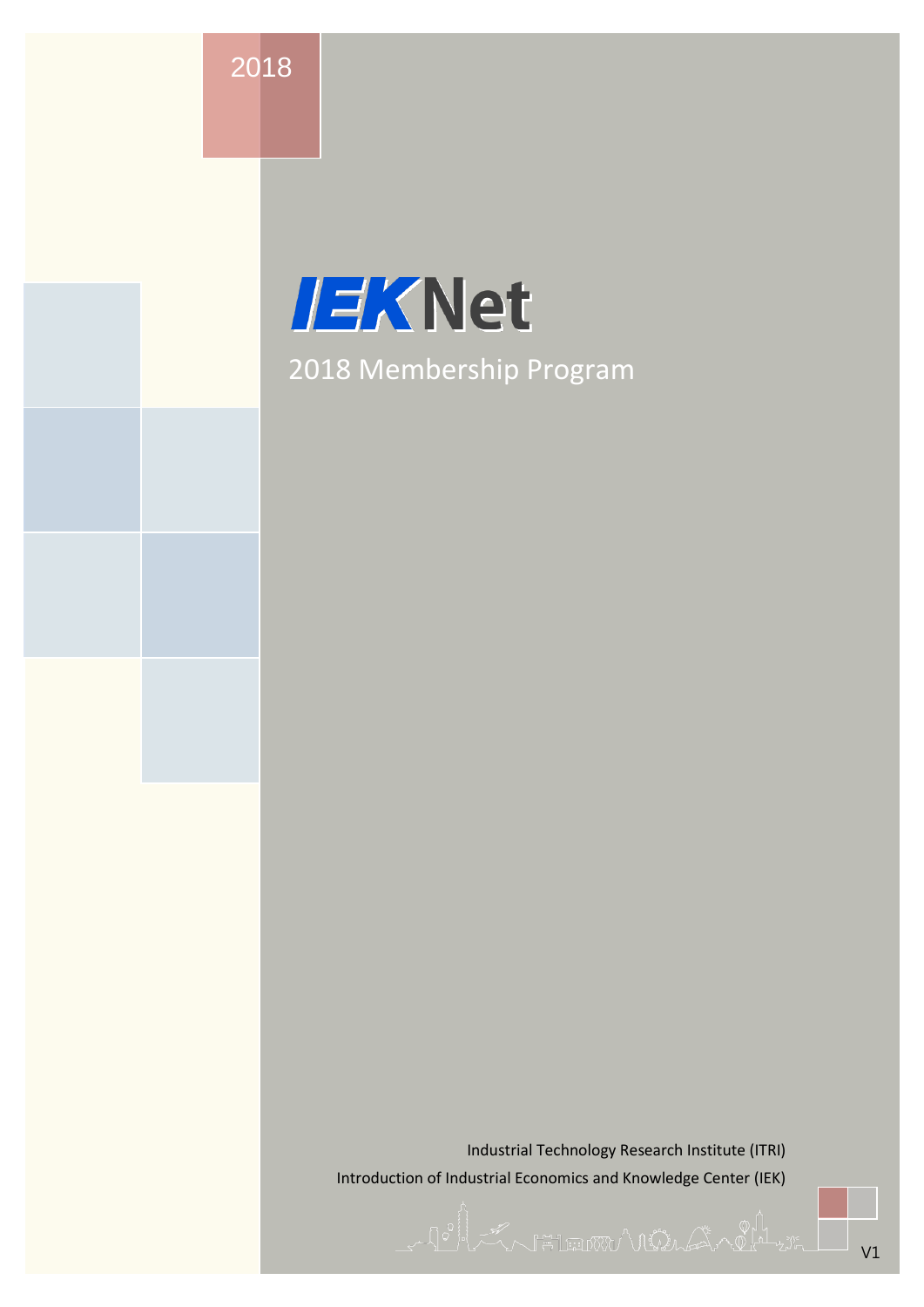

#### **IEKNet Introduction**

### **About ISTI, ITRI**

#### **POSITIONING**

A Leading Industrial Trends and Policy Research Center. The **Industry, Science and Technology International Strategy Center (ISTI)** was inaugurated on June 30, 2000 to help business in Taiwan meet revolutionary changes in a fast moving knowledge economy. Since its genesis, ISTI has been providing customers with value-added, multi-disciplinary information and **IEK Consulting** services on ground of its in-depth research in industrial development and technological foresight. It promptly responds to clients' needs in an ever-changing environment by coordinating vast R&D capabilities from its parent organization, the nonprofit **Industrial Technology Research Institute (ITRI)**, and by taking advantage of ITRI's footing in the international arena. With strong industry-oriented research support, we are able to provide domestic businesses with professional information and consultancy services, create value-added integration, and enhance industrial efficiency for our clients. Our research capacity in twelve areas of interest, along with observation of economic, industrial, and technical trends.

#### **MISSION**

Armed with ITRI's R&D technology, in conjunction with advantages of industry-focused technology and cross-disciplinary and system integration, we will raise key issues concerning Taiwan's industrial and technological development, help improve national competitiveness, and add values to industries We expect to become a world-class think tank that leads to even greater value creation for Taiwan's industries by 2020.

**IEK Consulting** has accumulated many years of research information to provide on real time service on  $I$   $E$   $K$   $N$  et . This online service, which is in the form by research domain, includes analysis on major industrial news, introduction to new technologies and products, specific research outcomes, on-demand consulting service. at [http://ieknet-eng.iek.org.tw.](http://ieknet-eng.iek.org.tw/)

#### **Industrial Economics and Knowledge Center**

h <del>m</del> ra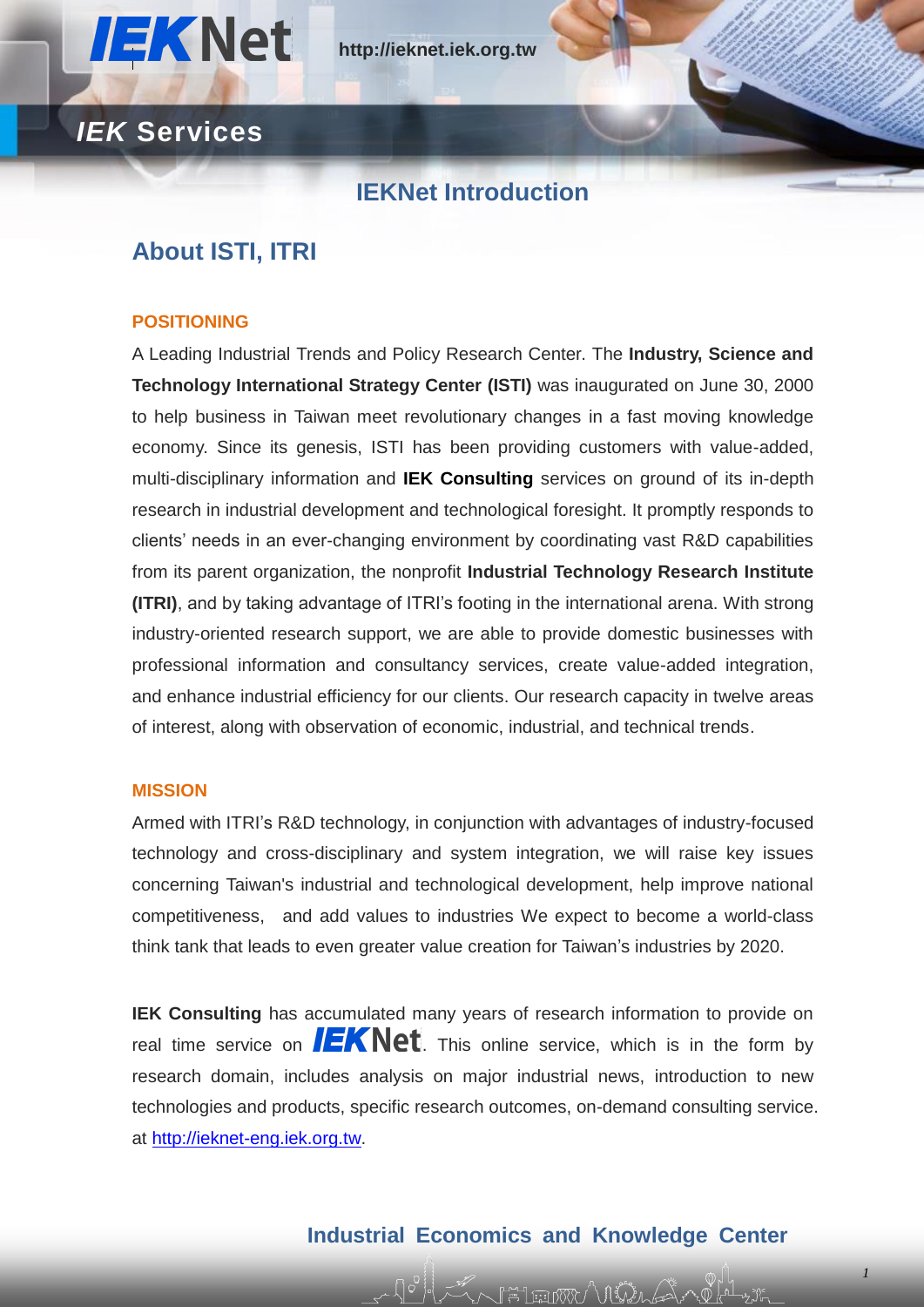

#### **Wide-ranging Research Areas**

**IEKNet & Membership Database**



**Participation & Advisory Services**

**Industrial Economics and Knowledge Center**

**IEK** 

**Seminars & Publications**

V FALENTTU' VI MA LA KILIL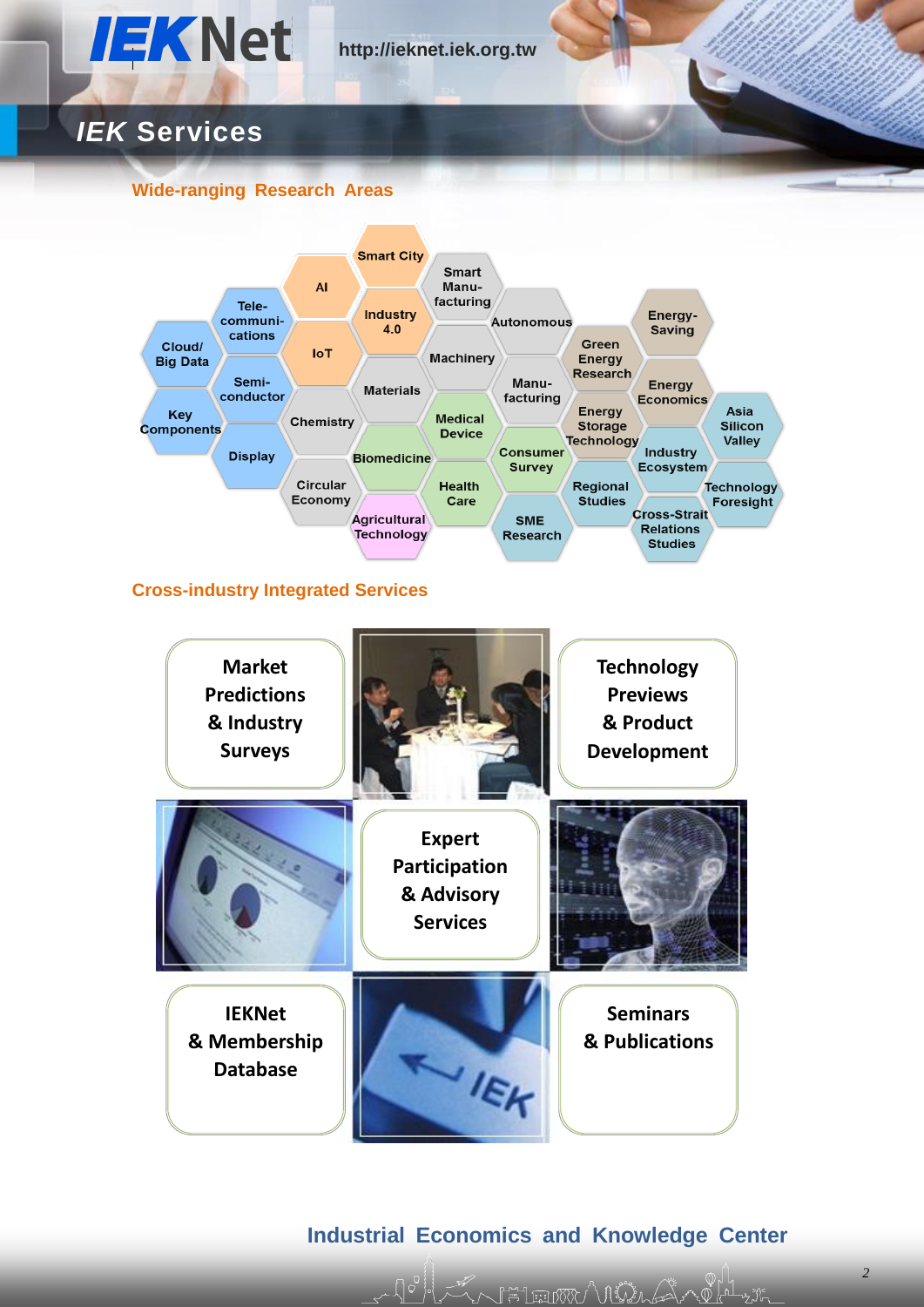

### **IEKNET Service Packs and Prices**

| <b>No</b>    | <b>Module Title</b>                            | <b>Scope &amp; Context</b>                                                                                                                                       | <b>List Price</b><br>(Unit: NT\$K) |
|--------------|------------------------------------------------|------------------------------------------------------------------------------------------------------------------------------------------------------------------|------------------------------------|
| $\mathbf{1}$ | <b>IC Industry</b><br>$\bullet$                | Semiconductors<br>IC Design<br>IC Manufacturing                                                                                                                  | 220                                |
|              |                                                | Foundries<br>D<br>Memory<br>$\bullet$<br>IC Packaging and Testing                                                                                                |                                    |
| $2^{\circ}$  | <b>IC Devices &amp;</b><br><b>Technologies</b> | Memory<br>$\bullet$<br>Logic IC and Analog IC<br>Silicon IP and IC Design Tools<br>IC Advanced Manufacturing Technology<br>IC Advanced Packaging Technology<br>D | 130                                |
| 3            | IC Applications &<br><b>Markets</b>            | AI IC<br>$\bullet$<br><b>IOTIC</b><br>3CIC<br>Medical IC<br>Automotive IC<br>Industry IC<br>IC Region Markets                                                    | 130                                |

### **Industrial Economics and Knowledge Center**

ZA FETERINY MÜLLA ALALA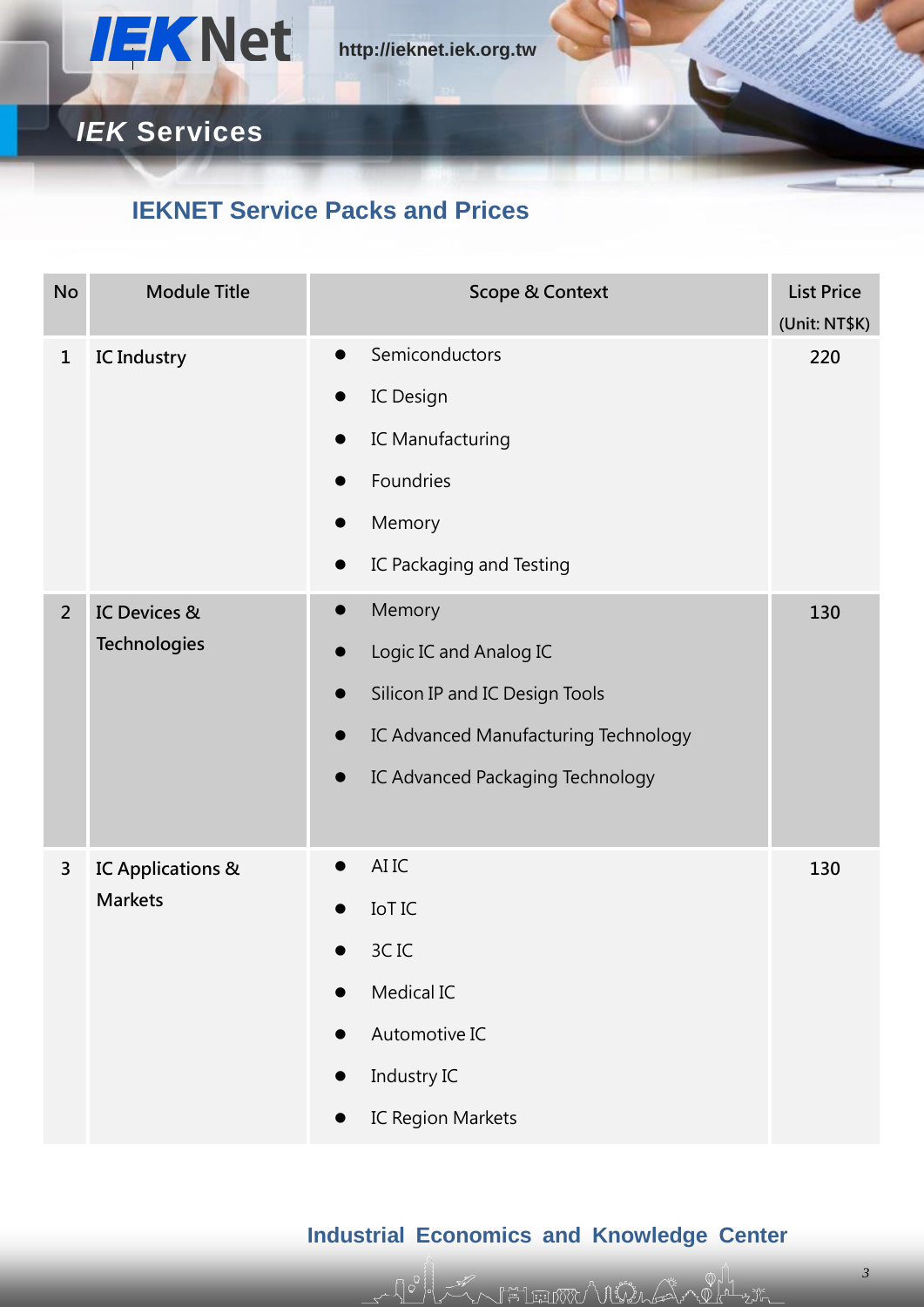

## *IEK* **Services**

| <b>No</b> | <b>Module Title</b>                                                          | Scope & Context                                                                   | <b>List Price</b><br>(Unit: NT\$K) |
|-----------|------------------------------------------------------------------------------|-----------------------------------------------------------------------------------|------------------------------------|
| 4         | <b>Broadband Network</b><br><b>Products and</b><br><b>Applications</b>       | <b>Wireless LAN Networks</b>                                                      | 150                                |
|           |                                                                              | Wireless Broadband and Application Services<br>$\bullet$                          |                                    |
|           |                                                                              | <b>Broadband Access Products</b>                                                  |                                    |
|           |                                                                              | Next Generation Networks and Communication<br>$\bullet$<br>Technologies           |                                    |
|           |                                                                              | <b>Smart City Applications and Emerging</b><br>$\bullet$<br>Technologies          |                                    |
|           |                                                                              | IoT Applications, Service and Business Models<br>$\bullet$                        |                                    |
| 5         | 5G / Smart Handheld<br><b>Device Applications and</b><br><b>Technologies</b> | <b>Mobile Device Products</b><br>$\bullet$                                        | 160                                |
|           |                                                                              | 5G Mobile Networks Technologies<br>$\bullet$                                      |                                    |
|           |                                                                              | <b>Mobile Communications Components</b><br>0                                      |                                    |
|           |                                                                              | <b>Mobile Device in Emerging Markets</b><br>0                                     |                                    |
|           |                                                                              | Key Applications of 5G Mobile Networks                                            |                                    |
|           |                                                                              | Spectrum Research of Mobile Communications                                        |                                    |
| 6         | <b>Big Data &amp; Cloud</b><br>Computing                                     | Big Data Development Trends and Application<br><b>Use Cases</b>                   | 160                                |
|           |                                                                              | Cybersecurity Technology Trend and<br>Applications                                |                                    |
|           |                                                                              | Cloud Computing Technology and Data Center<br>Development Trends                  |                                    |
|           |                                                                              | Emerging Applications of Big Data and Cloud<br>Technology (IoT, Open Source etc.) |                                    |
|           |                                                                              | New Technology Application Trends (Ex. AI,<br>Blockchain etc.)                    |                                    |

### **Industrial Economics and Knowledge Center**

Jollen Fleuww Vinden Charles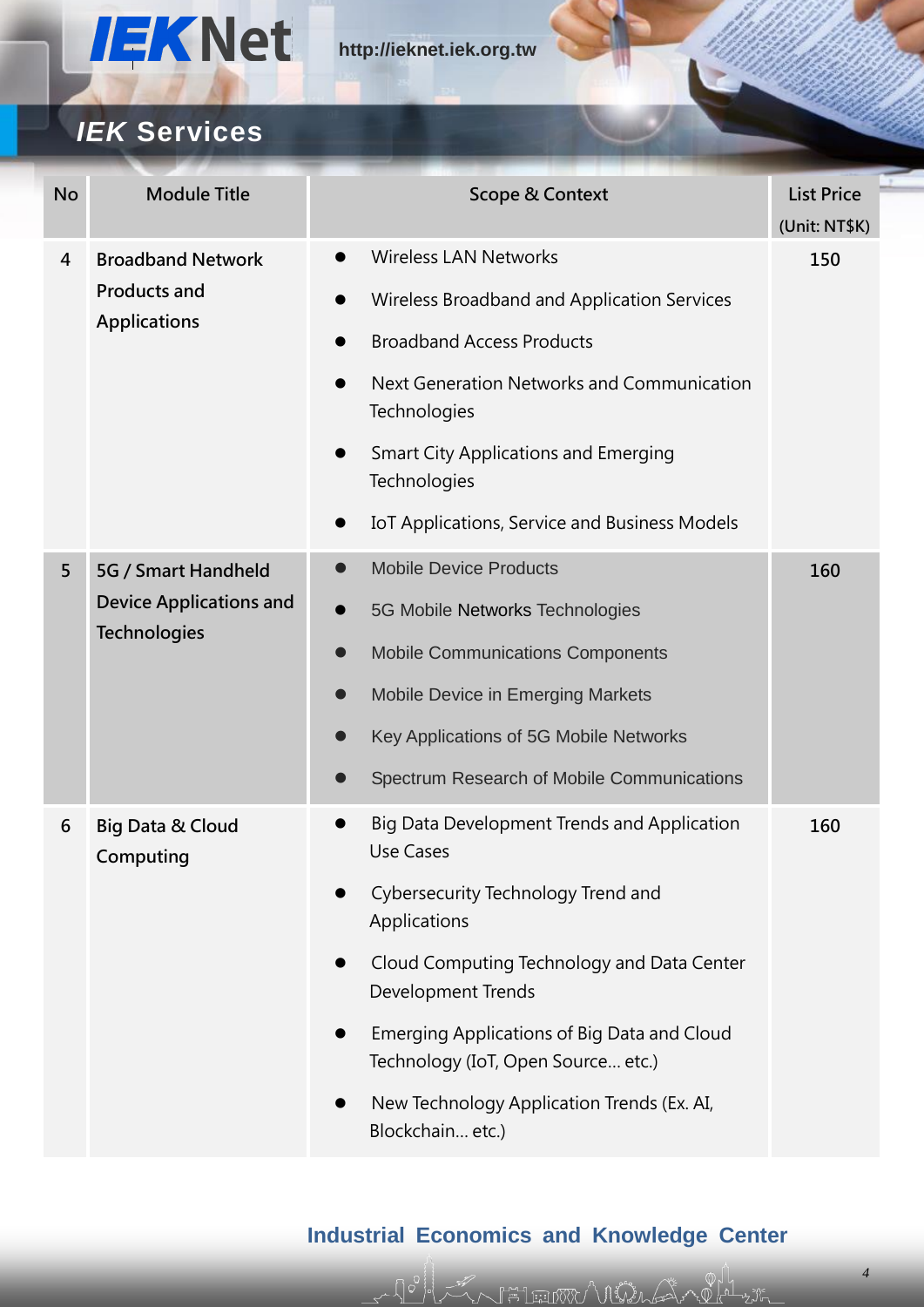

| <b>No</b>      | <b>Module Title</b>                                                        | <b>Scope &amp; Context</b>                                                                                            | <b>List Price</b><br>(Unit: NT\$K) |
|----------------|----------------------------------------------------------------------------|-----------------------------------------------------------------------------------------------------------------------|------------------------------------|
| $\overline{7}$ | 3C and Emerging Key<br>Components                                          | <b>Optical Components</b><br>$\bullet$                                                                                | 160                                |
|                |                                                                            | Sensors                                                                                                               |                                    |
|                |                                                                            | <b>PCBs</b>                                                                                                           |                                    |
|                |                                                                            | Connectors                                                                                                            |                                    |
|                |                                                                            | Passive Components                                                                                                    |                                    |
|                |                                                                            | Other Key Components (Wireless Charging,<br>$\bullet$<br>Enclosures, Printed Electronics, Energy Storage<br>Elements) |                                    |
| 8              | <b>Display Panel &amp; Touch</b>                                           | TFT LCD & Key Components<br>$\bullet$                                                                                 | 120                                |
|                | <b>Panel Applications</b>                                                  | Taiwan, China, Japan and South Korea Touch and<br>Display Industry Trends                                             |                                    |
|                |                                                                            | Display & Touch Panel IC Market and Technology<br><b>Trends</b>                                                       |                                    |
|                |                                                                            | <b>OLEDs</b>                                                                                                          |                                    |
| 9              | <b>Emerging Displays &amp;</b>                                             | Virtual Reality (AR / VR)                                                                                             | 120                                |
|                | Smart Sensors /<br>Identification<br>Technology and<br><b>Applications</b> | <b>Wearable Displays</b>                                                                                              |                                    |
|                |                                                                            | Advanced Touch Technologies                                                                                           |                                    |
|                |                                                                            | Automotive, Medical & Industrial Displays /<br>$\bullet$<br>Touch Market and Technology Trends                        |                                    |
|                |                                                                            | 3D Image Sensors, Gas Sensors, Printed Sensors                                                                        |                                    |
|                |                                                                            | <b>LIDAR</b>                                                                                                          |                                    |
|                |                                                                            | <b>Biometrics Identification</b>                                                                                      |                                    |
|                |                                                                            | <b>Emerging Identification</b>                                                                                        |                                    |

### **Industrial Economics and Knowledge Center**

John Show Hill was a formally the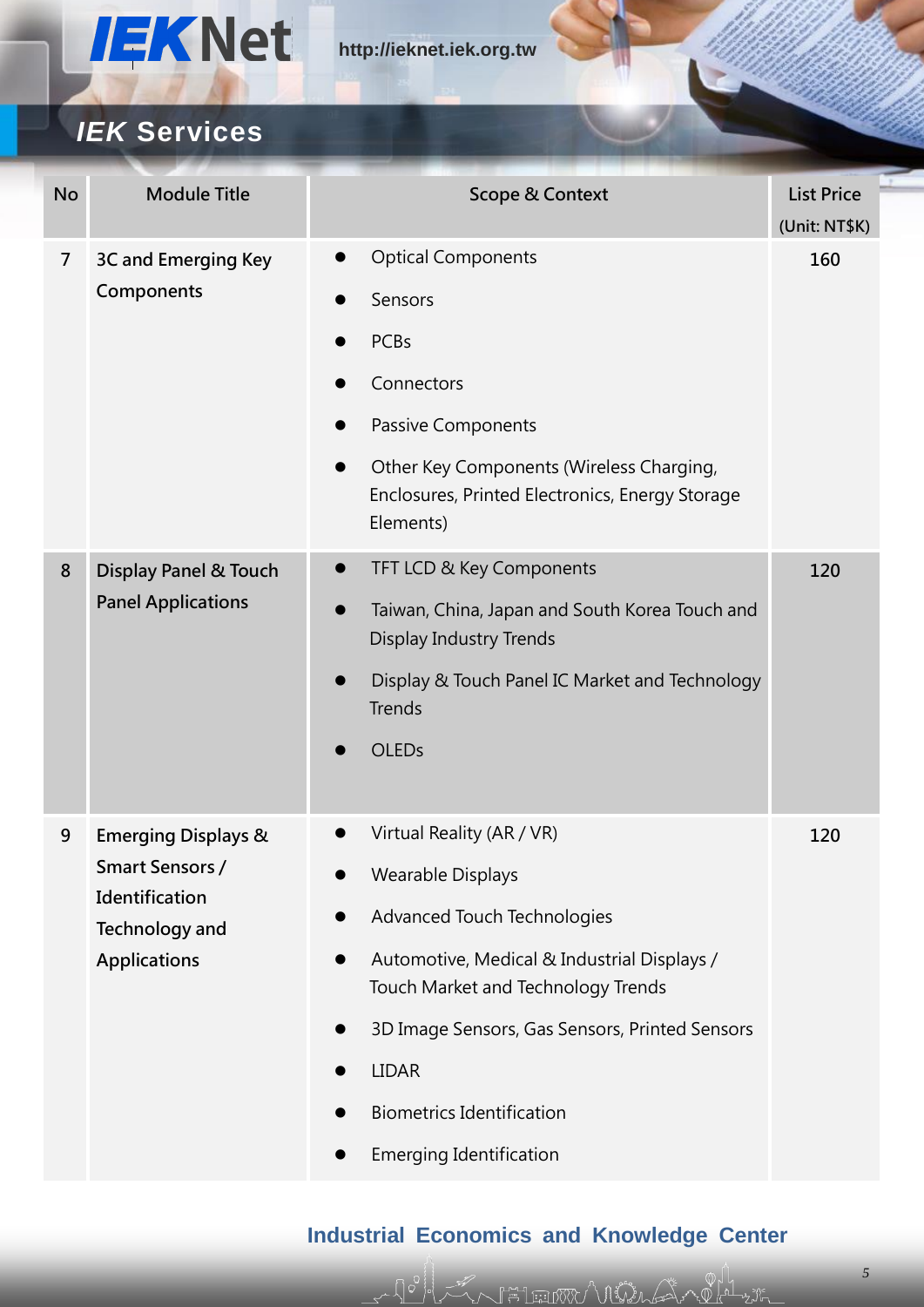

## *IEK* **Services**

| <b>No</b> | <b>Module Title</b>                                                    | <b>Scope &amp; Context</b>                                                                                                  | <b>List Price</b><br>(Unit: NT\$K) |
|-----------|------------------------------------------------------------------------|-----------------------------------------------------------------------------------------------------------------------------|------------------------------------|
| 10        | IoT Technology ·<br><b>Emerging Applications</b><br>and Strategies     | IoT Key Innovated technology<br>$\bullet$                                                                                   | 240                                |
|           |                                                                        | IoT Smart Device and Components<br>$\bullet$                                                                                |                                    |
|           |                                                                        | IoT Industry Status and Cluster Development<br>$\bullet$                                                                    |                                    |
|           |                                                                        | IoT Global Key Player Strategy and Solutions<br>$\bullet$                                                                   |                                    |
|           |                                                                        | IoT Innovated Application Market Trends and<br>$\bullet$<br>Development                                                     |                                    |
|           |                                                                        | <b>IoT next Generation Application (Home,</b><br>Industry, Energy Saving, Medical, IC Process,<br>Car Computing, AR/VR, AI) |                                    |
| 11        | <b>Emerging Smart Devices</b><br>and Innovative<br><b>Applications</b> | Smart Home Devices, Platforms and Services<br>$\bullet$                                                                     | 150                                |
|           |                                                                        | Smart Commerce / Retail Technology,<br>$\bullet$<br><b>Application and Cooperative Models</b>                               |                                    |
|           |                                                                        | Intelligence Robot System, Platforms, Service<br>$\bullet$<br>and Business Models                                           |                                    |
|           |                                                                        | Drone / Autonomous Car Applications                                                                                         |                                    |
|           |                                                                        | Wearable Technology and Applications                                                                                        |                                    |
|           |                                                                        | Innovative User Interactive Technology and<br>Applications                                                                  |                                    |
| 12        | <b>Battery Application</b><br>Markets and<br><b>Technologies</b>       | Battery Applications in Consumer Electronics /<br>$\bullet$<br>Power Applications / Energy Storage Industry<br>Applications | 140                                |
|           |                                                                        | New Energy Storage Systems                                                                                                  |                                    |

### **Industrial Economics and Knowledge Center**

ZA FATERINN VILLE ARIE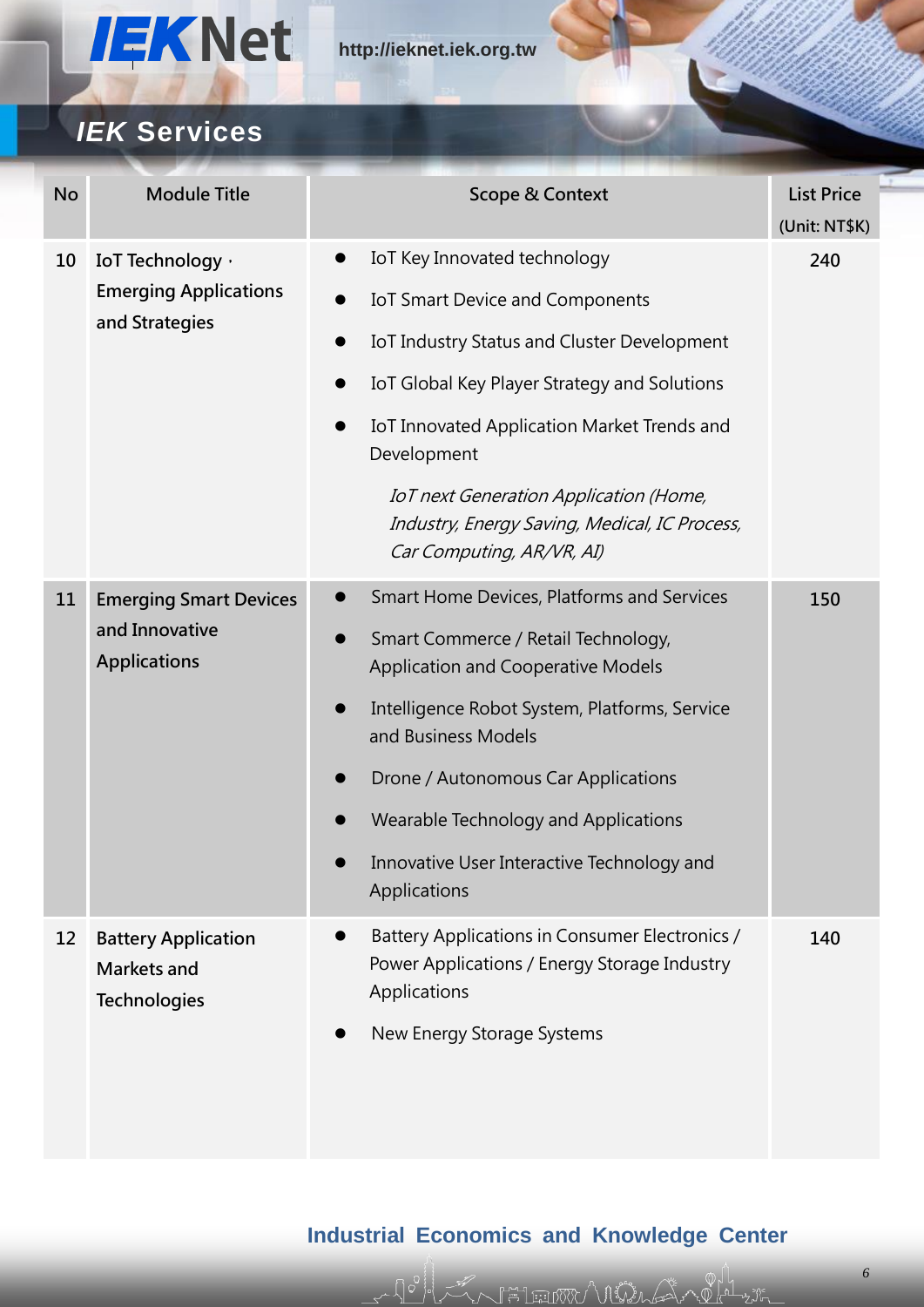

| <b>No</b> | <b>Module Title</b>                                      | <b>Scope &amp; Context</b>                  | <b>List Price</b><br>(Unit: NT\$K) |
|-----------|----------------------------------------------------------|---------------------------------------------|------------------------------------|
| 13        | <b>Upstream Materials for</b><br>the Electronic Industry | <b>Semiconductor Materials</b><br>$\bullet$ | 160                                |
|           |                                                          | <b>IC Packaging Materials</b><br>$\bullet$  |                                    |
|           |                                                          | <b>PCB Materials</b>                        |                                    |
|           |                                                          | LCD and OLED Materials                      |                                    |
|           |                                                          | PV and Battery Materials<br>D               |                                    |
|           |                                                          | <b>Other New Materials</b>                  |                                    |
| 14        | <b>PV Systems and Lighting</b>                           | Solar PV Systems<br>$\bullet$               | 180                                |
|           |                                                          | LED and Lighting<br>D                       |                                    |
|           |                                                          |                                             |                                    |
| 15        | Renewable Energy                                         | <b>Wind Power</b><br>$\bullet$              | 120                                |
|           |                                                          | <b>Energy Storage</b>                       |                                    |
|           |                                                          | <b>Biomass Energy</b><br>$\bullet$          |                                    |
|           |                                                          | Hydrogen Energy and Fuel Cells              |                                    |
|           |                                                          |                                             |                                    |
| 16        | <b>Energy Saving</b>                                     | Power Equipment<br>$\bullet$                | 120                                |
|           |                                                          | Air Conditioning                            |                                    |
|           |                                                          | Home Energy Management Systems and          |                                    |
|           |                                                          | <b>Building Energy Management Systems</b>   |                                    |
|           |                                                          | Low-carbon Buildings                        |                                    |
|           |                                                          |                                             |                                    |

### **Industrial Economics and Knowledge Center**

Johan Hinman Villa Anglanta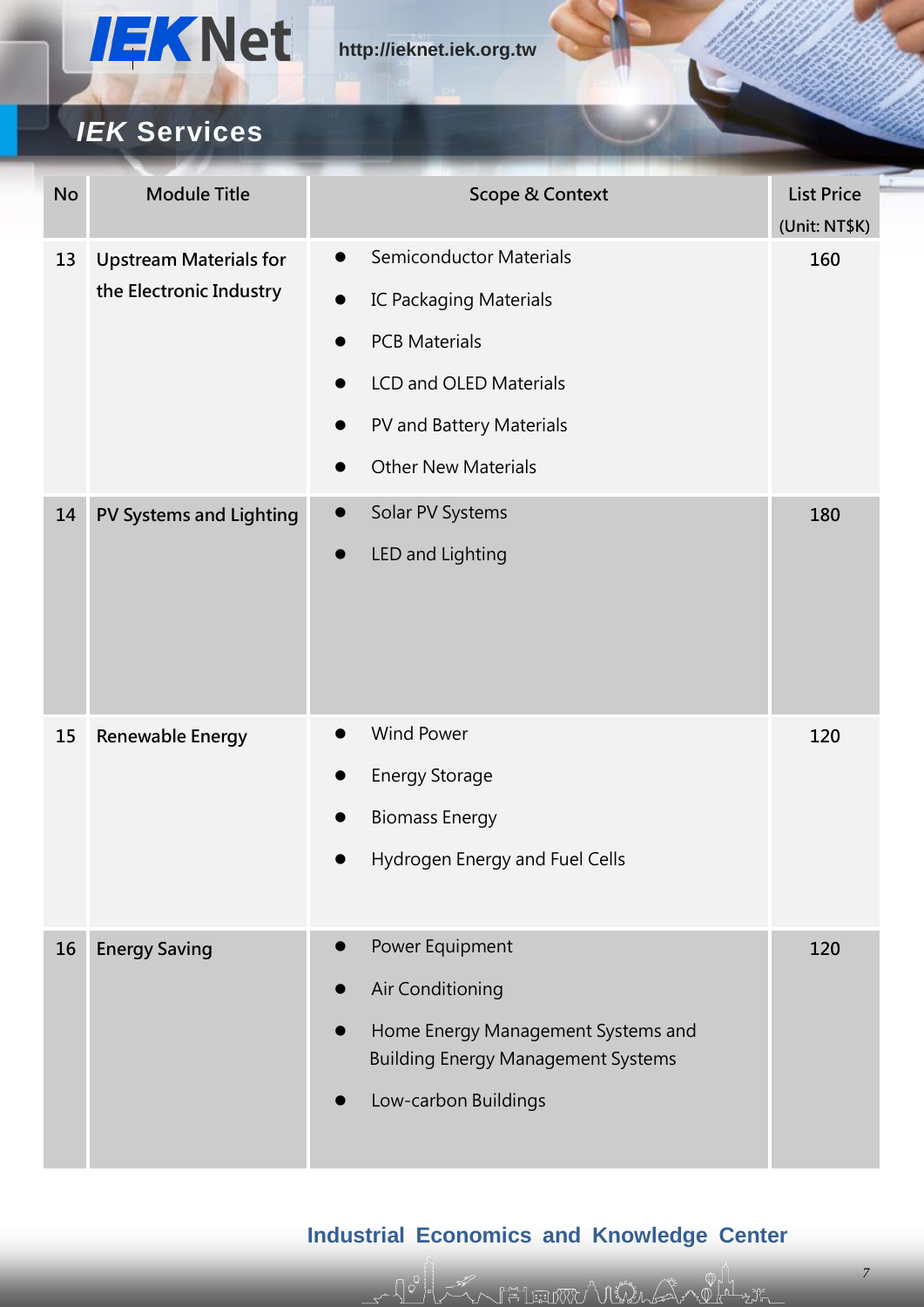

## *IEK* **Services**

| <b>No</b> | <b>Module Title</b>                                                                   | <b>Scope &amp; Context</b>                                                | <b>List Price</b><br>(Unit: NT\$K) |
|-----------|---------------------------------------------------------------------------------------|---------------------------------------------------------------------------|------------------------------------|
| 17        | <b>Petrochemical and New</b><br><b>Materials Industries</b><br>$\bullet$<br>$\bullet$ | Market Outlook                                                            | 180                                |
|           |                                                                                       | China Petrochemical Industry Outlook                                      |                                    |
|           |                                                                                       | Analysis of the Market of High Value-added<br>Monomers                    |                                    |
|           |                                                                                       | Analysis of the Market of High Value-added<br><b>Plastics and Rubbers</b> |                                    |
|           |                                                                                       | Leading Companies' Strategies                                             |                                    |
|           |                                                                                       | Analyses of Key Issues                                                    |                                    |
| 18        | <b>Special and Green</b>                                                              | Green Chemistry and Sustainable Development<br>$\bullet$                  | 180                                |
|           | Chemistry                                                                             | Renewable Chemicals                                                       |                                    |
|           |                                                                                       | <b>Circular Economy Applications</b><br>$\bullet$                         |                                    |
|           |                                                                                       | <b>Specialty Chemicals</b>                                                |                                    |
|           |                                                                                       | Nano-Materials and Nano-Technology                                        |                                    |
|           |                                                                                       | Composites                                                                |                                    |
|           |                                                                                       |                                                                           |                                    |
| 19        | <b>Medical Devices</b>                                                                | Diagnostic and Monitoring Medical Devices<br>Industry                     | 200                                |
|           |                                                                                       | <b>Surgical and Therapeutic Medical Devices</b><br>$\bullet$<br>Industry  |                                    |
|           |                                                                                       | Assistive and Compensation Medical Devices<br>Industry                    |                                    |
|           |                                                                                       | In Vitro Diagnostic Medical Devices Industry                              |                                    |
|           |                                                                                       | Miscellaneous Medical Devices Industry                                    |                                    |

### **Industrial Economics and Knowledge Center**

John Show Hill was a formally the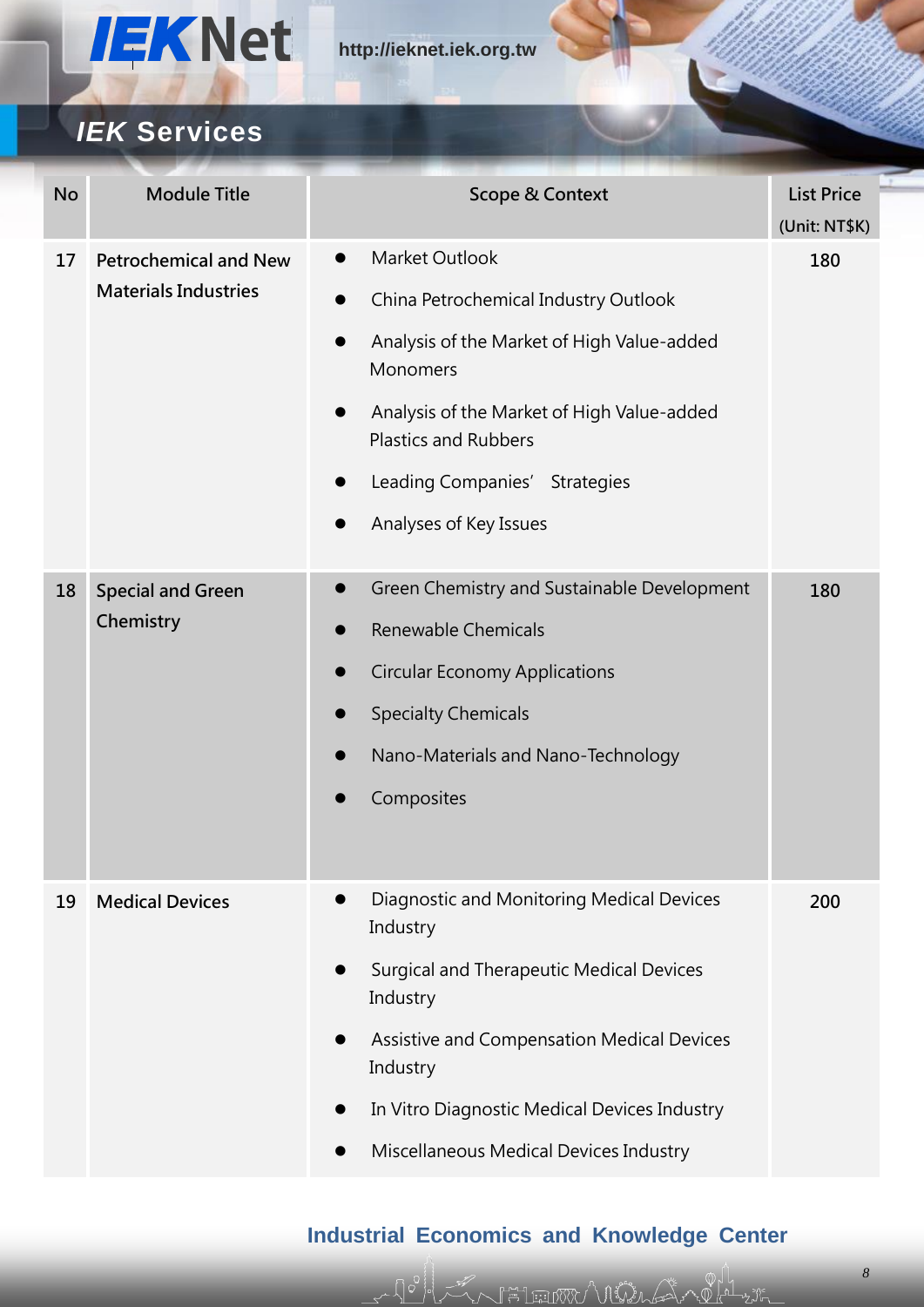

| <b>No</b> | <b>Module Title</b>                                            | <b>Scope &amp; Context</b>                    | <b>List Price</b><br>(Unit: NT\$K) |
|-----------|----------------------------------------------------------------|-----------------------------------------------|------------------------------------|
| 20        | <b>Smart Healthcare</b>                                        | <b>Smart Health Applications</b><br>$\bullet$ | 110                                |
|           |                                                                | <b>Smart Hospital Applications</b>            |                                    |
|           |                                                                | <b>Smart Care Applications</b><br>0           |                                    |
| 21        | Healthcare                                                     | Healthcare Tech. & Services<br>$\bullet$      | 160                                |
|           |                                                                | Living Support Tech. & Services<br>9          |                                    |
|           |                                                                | Sports Tech. & Management                     |                                    |
|           |                                                                | Mantle Tech. & Services                       |                                    |
|           |                                                                | Healthy Food Tech. & Services<br>9            |                                    |
|           |                                                                | Aging Lifestyle Opportunities                 |                                    |
| 22        | <b>Biopharmaceuticals &amp;</b>                                | Biopharmaceuticals                            | 180                                |
|           | Pharmaceuticals,<br><b>Health Food and</b><br><b>Cosmetics</b> | Pharmaceuticals                               |                                    |
|           |                                                                | Botanical Drug Products & Health Food         |                                    |
|           |                                                                | <b>Cosmetics &amp; Skin Care Products</b>     |                                    |
|           |                                                                | Emerging Technology & Other Biomedical        |                                    |
|           |                                                                | Industry-related Issues                       |                                    |
| 23        | The Applications and                                           | Regenerative Medicine<br>$\bullet$            | 110                                |
|           | <b>Market Opportunities of</b>                                 | <b>Cell Therapy</b>                           |                                    |
|           | <b>Emerging Medical and</b><br><b>Medical Materials</b>        | <b>Tissue Engineering</b><br>0                |                                    |
|           |                                                                | <b>Combination Products</b>                   |                                    |
|           |                                                                | <b>Medical Materials</b>                      |                                    |
|           |                                                                |                                               |                                    |

### **Industrial Economics and Knowledge Center**

John Mind With Strikt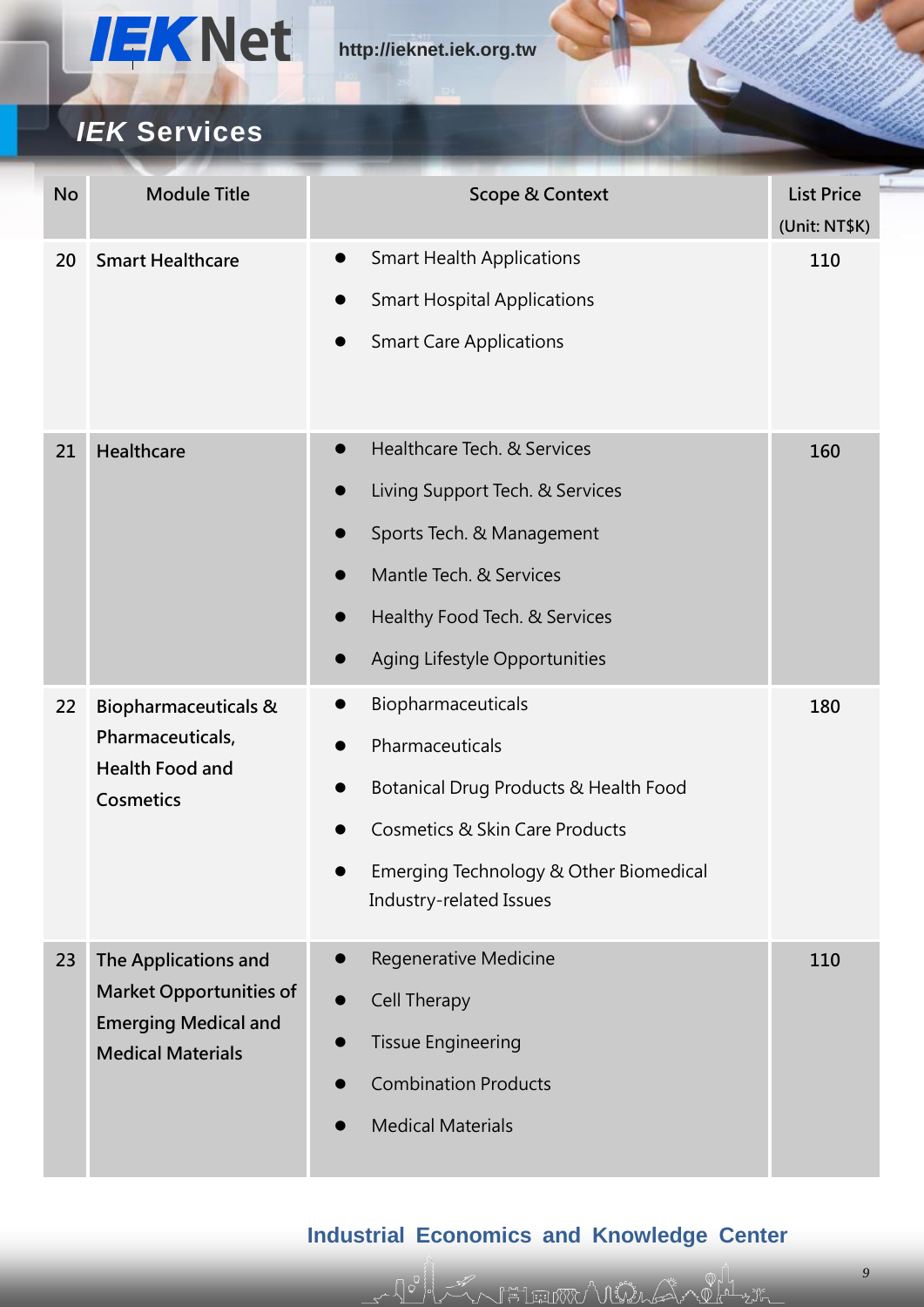

| <b>No</b> | <b>Module Title</b>                                                                    | <b>Scope &amp; Context</b>                                                                                                                                                                                                                                                                                                                               | <b>List Price</b><br>(Unit: NT\$K) |
|-----------|----------------------------------------------------------------------------------------|----------------------------------------------------------------------------------------------------------------------------------------------------------------------------------------------------------------------------------------------------------------------------------------------------------------------------------------------------------|------------------------------------|
| 24        | Machine Tools,<br><b>Industrial Machinery,</b><br>and Key Components                   | <b>Machine Tools</b><br>$\bullet$<br>Industrial Machinery (Plastics, Textiles,<br><b>Woodworking Machinery)</b><br>Key Components of Machine Tools and<br>Industrial Machinery (Ball Screws, Linear Guide,<br>Controllers)                                                                                                                               | 120                                |
| 25        | <b>Smart Manufacturing,</b><br><b>Automation and Robots</b>                            | <b>Smart Manufacturing</b><br>$\bullet$<br>Industry 4.0<br>$\bullet$<br><b>Industrial Automation</b><br><b>Industrial Robots</b><br><b>Service Robots</b><br>Unmanned Vehicles (Not Including Self-driving<br>Cars)                                                                                                                                      | 160                                |
| 26        | High-tech Industrial<br><b>Equipment and</b><br>Advanced<br>Manufacturing<br>Processes | Semiconductor Manufacturing Equipment and<br><b>Key Components</b><br>FPD Manufacturing Equipment and Key<br>$\bullet$<br>Components<br>3D Printing Equipment and Key Components<br>$\bullet$<br>Laser Processing Equipment and Key<br>$\bullet$<br>Components<br>Advanced Manufacturing Equipment and Key<br>$\bullet$<br>Components (Ex: Industry 4.0) | 120                                |

### **Industrial Economics and Knowledge Center**

LANFIEUWA VIILA ALALA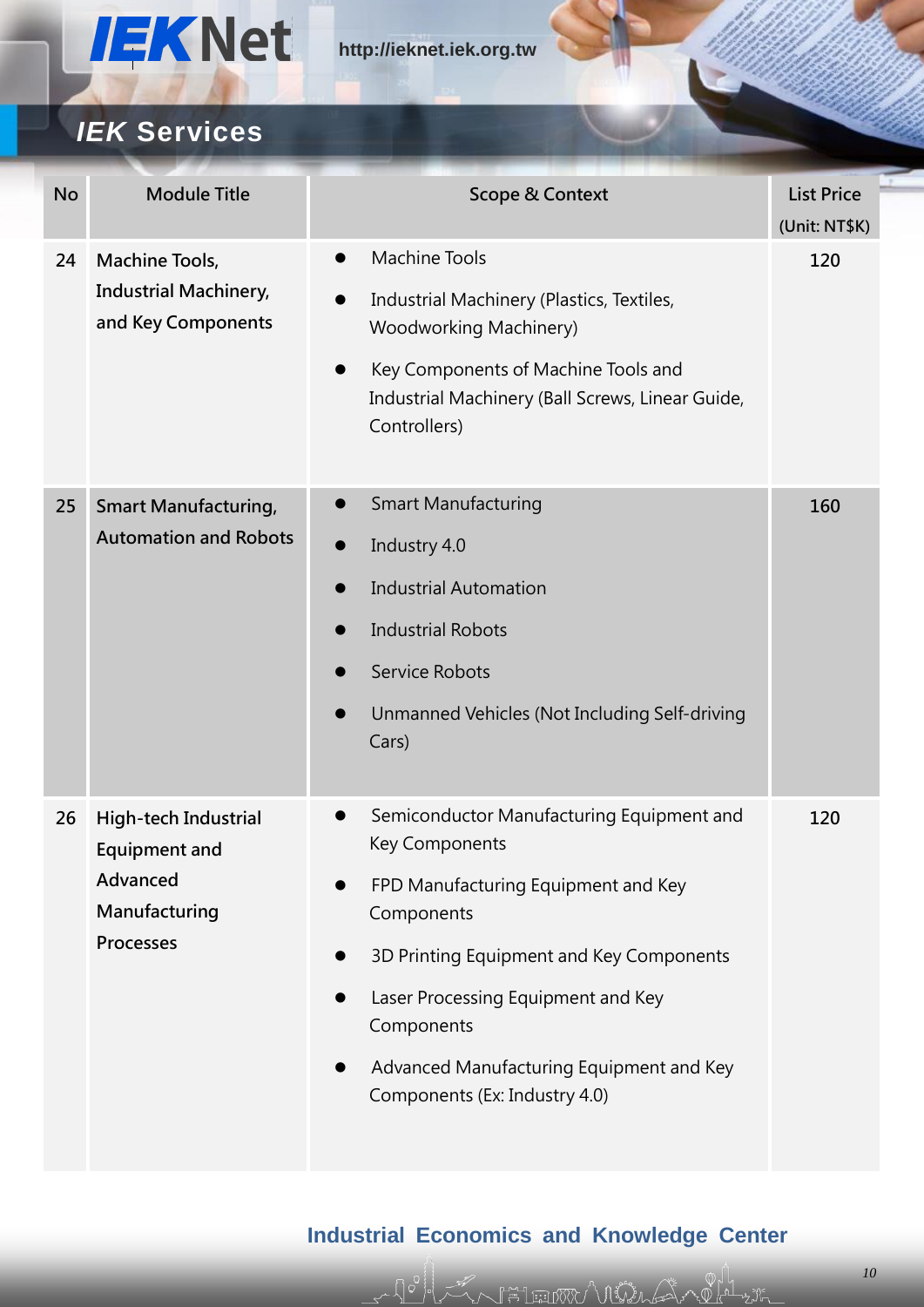

| <b>No</b> | <b>Module Title</b>                                                                                                                                  | <b>Scope &amp; Context</b>                                                                                                                                                                                                                                                                                                                     | <b>List Price</b><br>(Unit: NT\$K) |
|-----------|------------------------------------------------------------------------------------------------------------------------------------------------------|------------------------------------------------------------------------------------------------------------------------------------------------------------------------------------------------------------------------------------------------------------------------------------------------------------------------------------------------|------------------------------------|
| 27        | The Market Trends and<br><b>Business Opportunities</b><br>in Automobiles,<br>Motorcycles, Including<br><b>Parts and Intelligent</b><br>Manufacturing | Overview<br>Automotive and Components<br>0<br>Motorcycles and Components<br>0<br>Intelligent Manufacturing Technology of Vehicle<br>$\bullet$<br><b>Production and Applications</b><br>Other Key Components                                                                                                                                    | 140                                |
| 28        | The Market Trends of<br><b>Automatic Driving and</b><br><b>Major Automobile</b><br><b>Electronics</b>                                                | <b>Automatic Driving Systems</b><br>$\bullet$<br><b>Communication System to Connect Cars</b><br>In-vehicle Human-computer Interface Devices<br>Power Electronics of Low Energy Vehicles<br>0<br>Advanced Driver Assistance Systems (ADAS)<br>Intelligent Vehicle Innovation Demonstration<br>Applications<br>IC, Wafer and Regulations of Cars | 160                                |
| 29        | The Market Trends and<br><b>Business Opportunities</b><br>in Electric Vehicles                                                                       | <b>Electric Passenger Vehicles</b><br><b>Electric Buses</b><br>$\bullet$<br>Niche Electric Vehicles<br><b>Battery Materials of Electric Vehicles</b>                                                                                                                                                                                           | 140                                |
| <b>No</b> | <b>Module Title</b>                                                                                                                                  | <b>Scope &amp; Context</b>                                                                                                                                                                                                                                                                                                                     | <b>List Price</b><br>(Unit: NT\$K) |

### **Industrial Economics and Knowledge Center**

Johan Filmoon Vina Sachara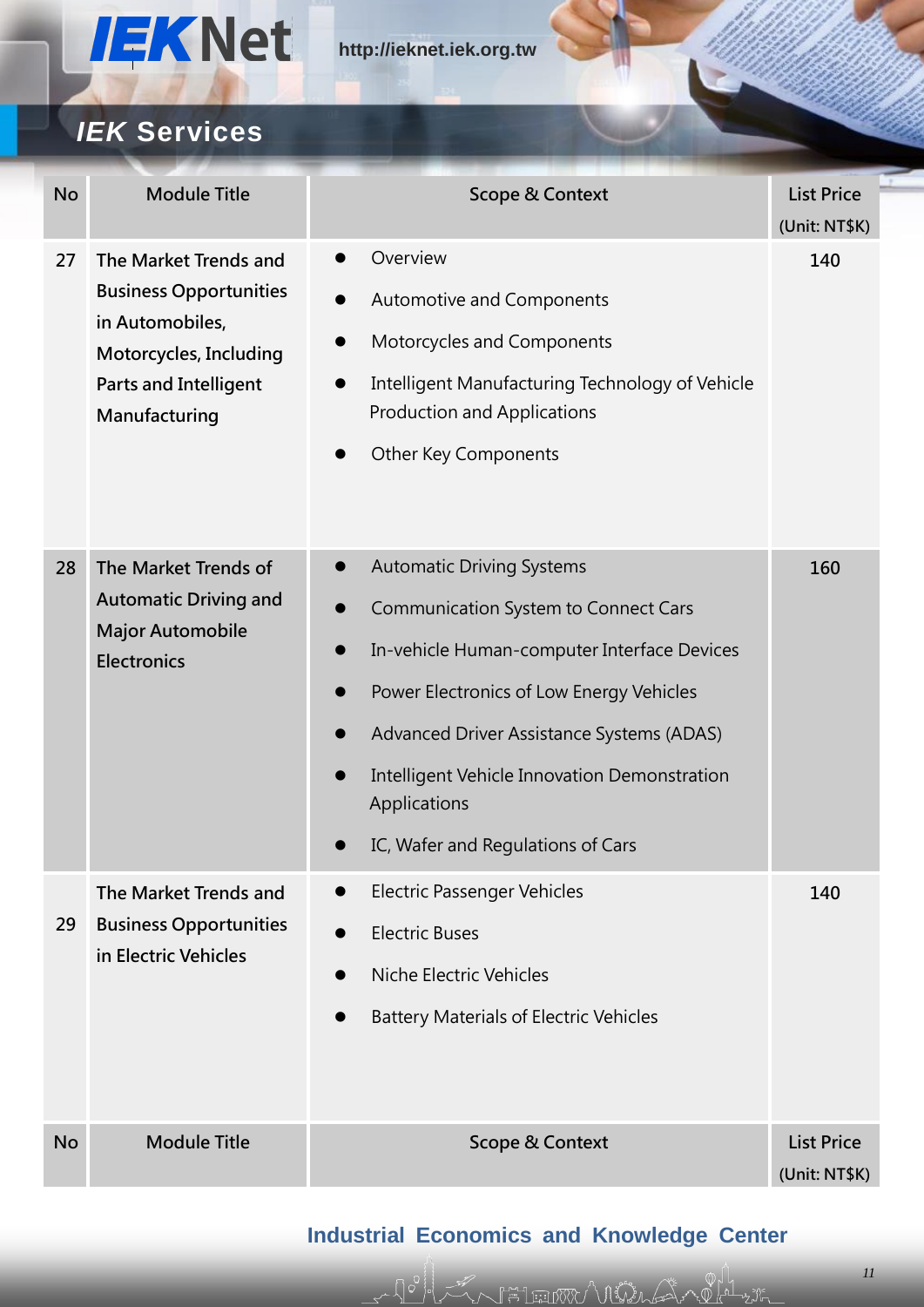

| 30 | <b>Chinese Industries and</b>                                  | Tendency of Overall Industry Economics in China                                                      | 170 |
|----|----------------------------------------------------------------|------------------------------------------------------------------------------------------------------|-----|
|    | <b>Technologies Outlook</b>                                    | Technology Development Trend and<br>Independent Innovation                                           |     |
|    |                                                                | Outlook of Focus and Emerging Industries<br>$\bullet$                                                |     |
|    |                                                                | Domestic Market Opportunities and Strategies                                                         |     |
|    |                                                                | Leading Manufacturers ProfileThe Direction and<br>$\bullet$<br>Influence of Key Industrial Policies  |     |
|    |                                                                |                                                                                                      |     |
| 31 | <b>Industrial Economy and</b><br><b>Science and Technology</b> | Taiwan's Manufacturing Trend and Business<br>$\bullet$<br><b>Cycle Forecast</b>                      | 180 |
|    | <b>Policies of Leading</b>                                     | Industry Interaction among Leading Countries                                                         |     |
|    | <b>Countries</b>                                               | Science and Technology Policy of Leading<br>$\bullet$<br>Countries                                   |     |
|    |                                                                | Industrial Policy of Leading Countries                                                               |     |
|    |                                                                | Analysis of Science and Technology Rules and<br>$\bullet$<br><b>Regulation for Leading Countries</b> |     |
|    |                                                                | International Startups and Talent Development                                                        |     |
| 32 | <b>Innovative Technology</b>                                   | <b>Smart Auto Business Process</b>                                                                   | 160 |
|    | <b>Solutions of Smart City</b>                                 | <b>Digital Healthcare Predictions</b>                                                                |     |
|    |                                                                | Precision Retail and Experience Technology                                                           |     |
|    |                                                                | Green and Sustainable Value Networks                                                                 |     |
|    |                                                                |                                                                                                      |     |
|    |                                                                |                                                                                                      |     |

### **Industrial Economics and Knowledge Center**

10 LA FIEUWA VINASA LA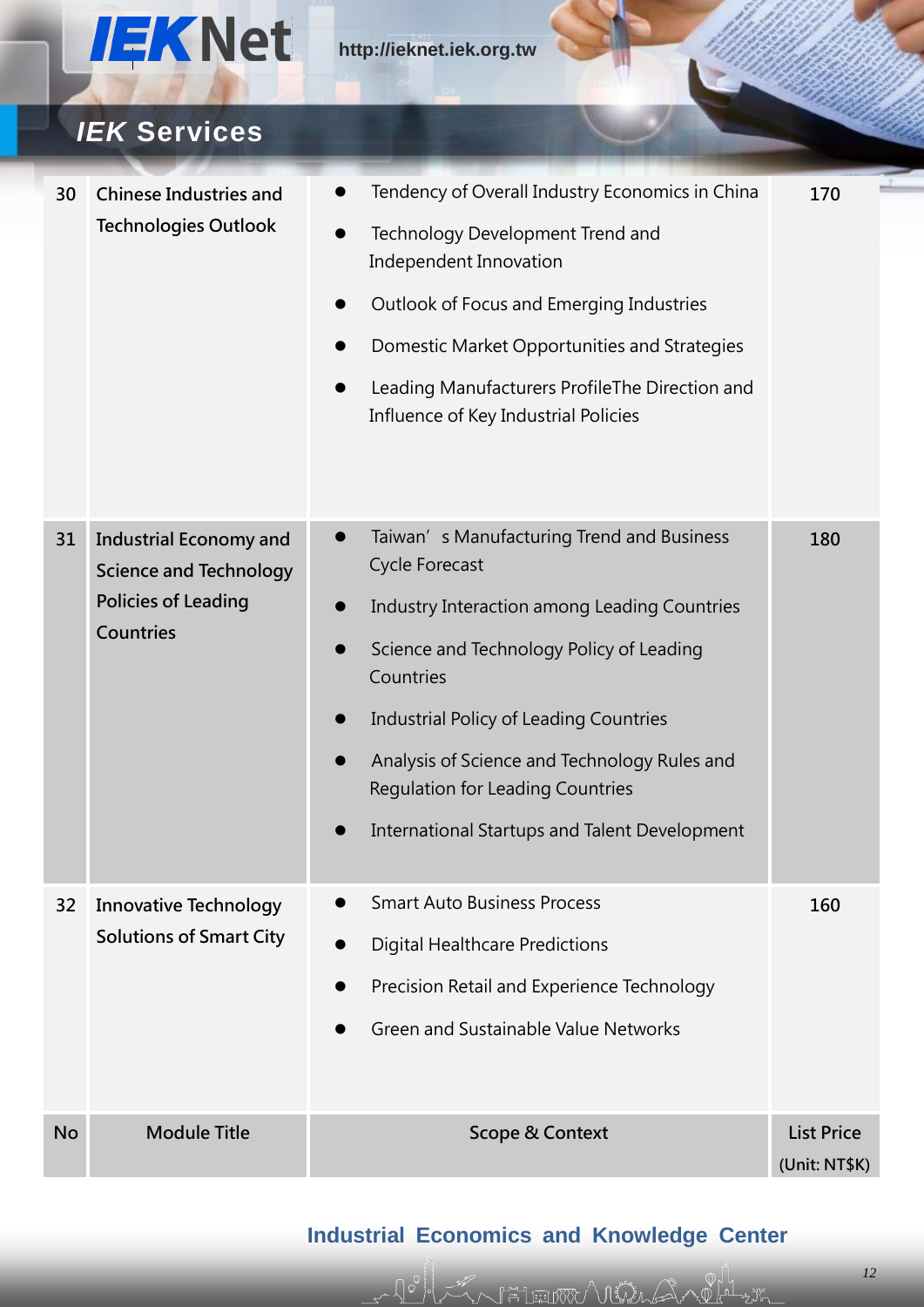

## *IEK* **Services**

- **33 AI Technology Development and Market Opportunities**
- Deep learning, Vision, Recognition, Language Processing, Industrial / Service Robots, AIoT, Autonomous Vehicles
- Global Markets, Industry Development, AI Ecosystems, Startup Focus
- Market Challenge & Opportunities, Innovative Business Models, Social Impact of New AI Era
- Key Players, Global Supply Chains, Integration of AI Software & Hardware, Global Competition and Strategy
- AI Manufacture / Medical / Health Care / Finance / Transportation / Innovation Development etc.

\* All the prices are inclusive of tax

#### **Industrial Economics and Knowledge Center**

F#1 EINXX) / MÅLA

**200**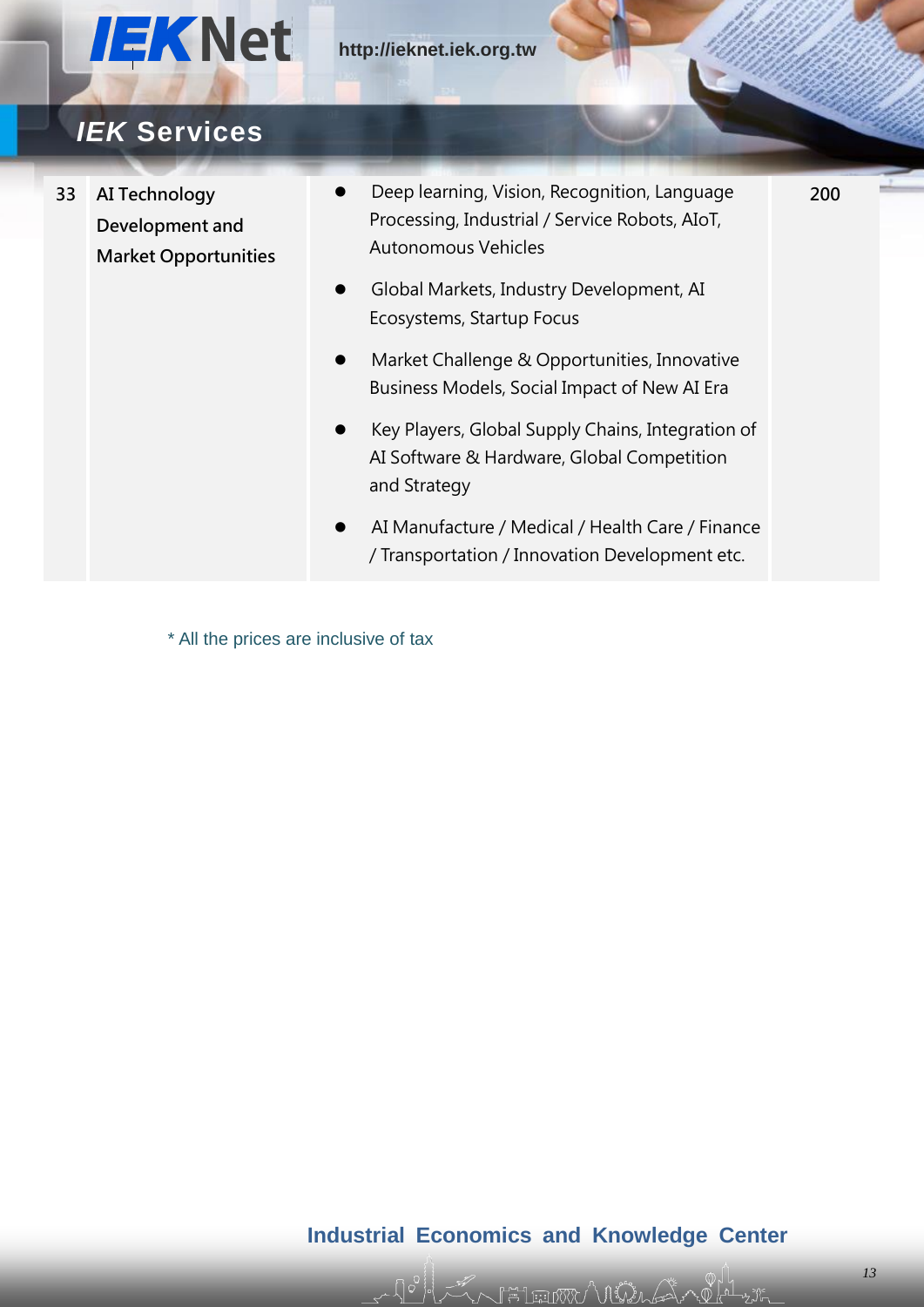

### **Membership Term and Condition**

#### **1.Industry Insight**

IEK releases more than 600 industry insight repots annually. The content contains technological forecasts and analyses of product strategies.

- Product sales & production survey, analyses and prediction
- Industry status and development (industry policy and events)
- Market trends (new market opportunities, potential business, and new products)
- Technology trend and applications (Technology comparison and business opportunities, application and patent analyses).
- Competition analyses (industry supply chains, leading company strategies and SWOT analyses)

#### **2.Presentation of Industry Trend**

IEK hosts more than 50 seminars annually. The topics include Industry trends, market segmentation, and technology and vendors' information. All these seminars presentations will be uploaded to the IEKNET service.

#### **Industrial Economics and Knowledge Center**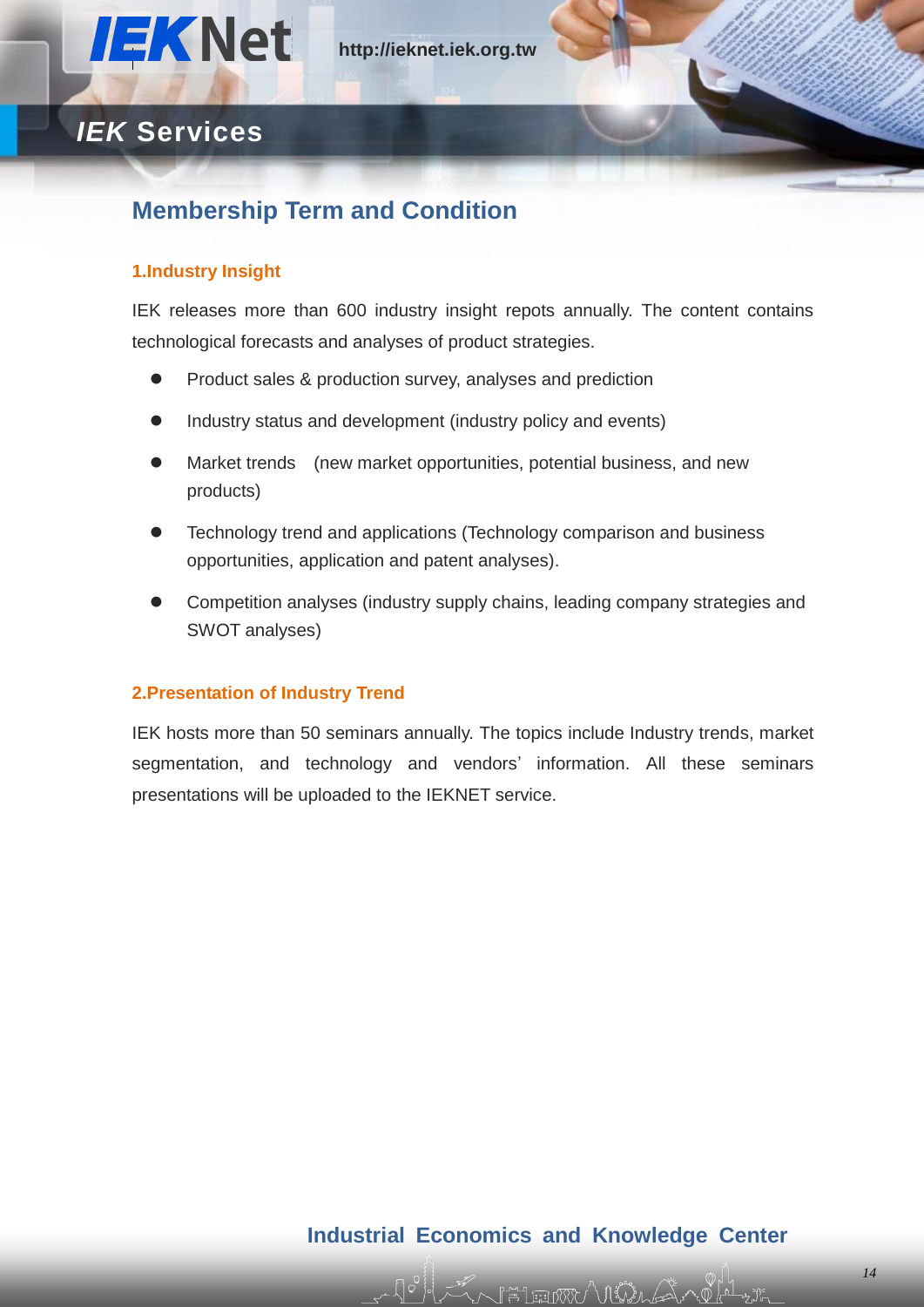

### **Member Service Program**

#### **The IEKNET service program is as follows:**

#### **1.Online Service**

- Search & Download service: Each module allows on line search, index, and preview and download services. IEKNET allows 5 con-current users access or unlimited users access (dedicated IP address).
- Daily News: Daily hotline and seminar activity via email notice.
- Consultant Service: IEKNET members get 4 free points for each module of the consultant service. Member can access consultant services via email or the Web. The query context should be limited to licensed modules.

#### **2.Publications**

For IEKNET members, we offer one copy of our ITIS publication free of charge for **those who make purchases of** NT\$300,000 **or more**. (Limited to publi**cations** by IEK)

#### **3.Seminars**

- IEK seminar: IEKNET member get free 4 points to attend IEK seminar for **those who make purchases of** NT\$100,000 **or more**. Each point allows each person a half-day seminar. E.g. two points are required for whole-day seminar. The deductible seminar will be listed in IEKNET.
- IEK seminar: IEKNET member get 4 free points to attend an IEK seminar for **those who make purchases of** NT\$ 100,000 **or more**. Each point allows for each person a half-day seminar.

#### **4.On-site Seminars**

Our profession analyst will visit you and provide an on-site seminar service. IEKNET will provide the list of speech topics for your reference. Each on-site seminar costs NT\$30,000 for 2 hours including Q&A. For customized topics the price would be

#### **Industrial Economics and Knowledge Center**

 $\mathbb{H}$  הגדו הא $\ell$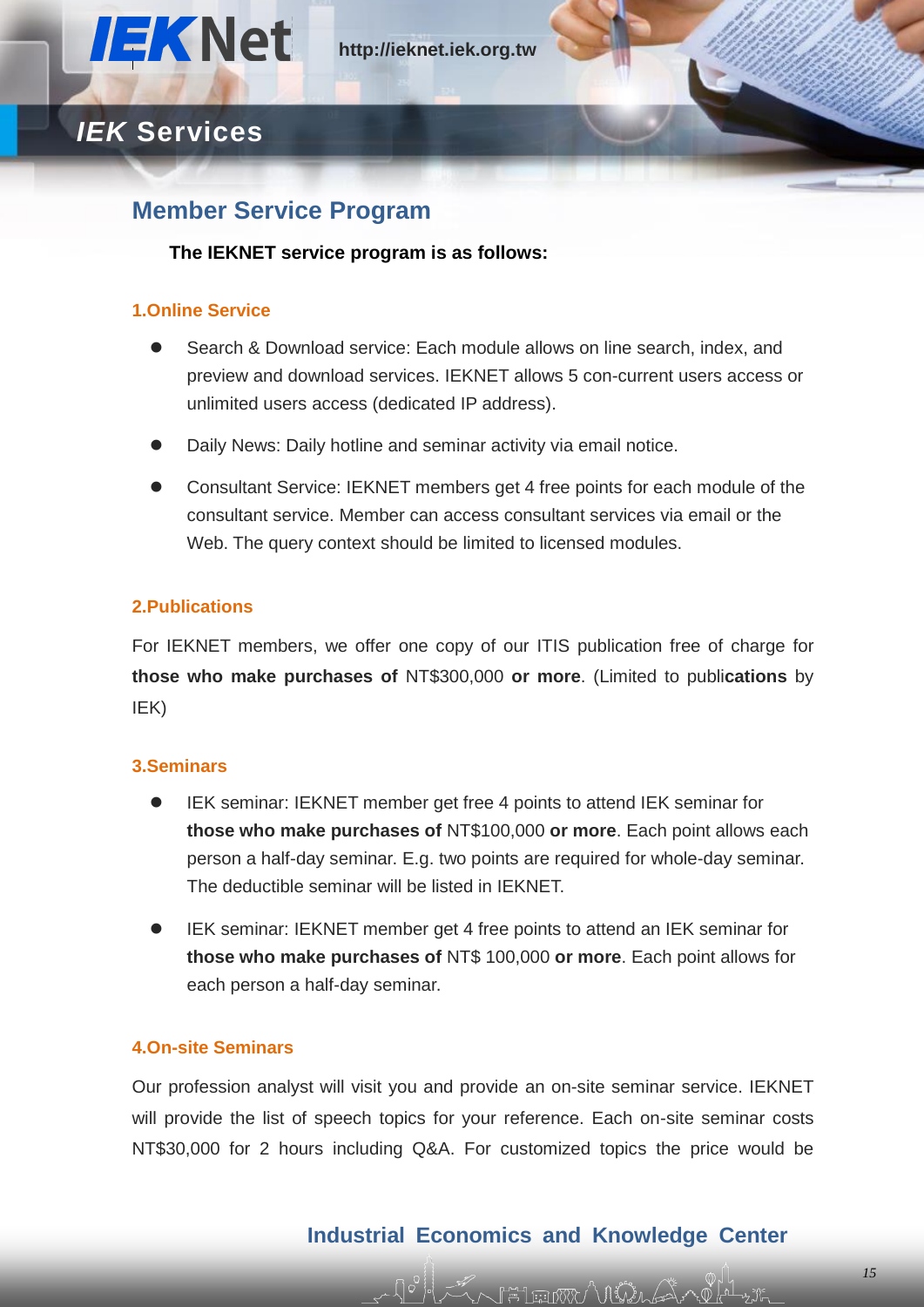

pre-discussed.

### **Industrial Economics and Knowledge Center**

Johan Filmoon Vina Sandra